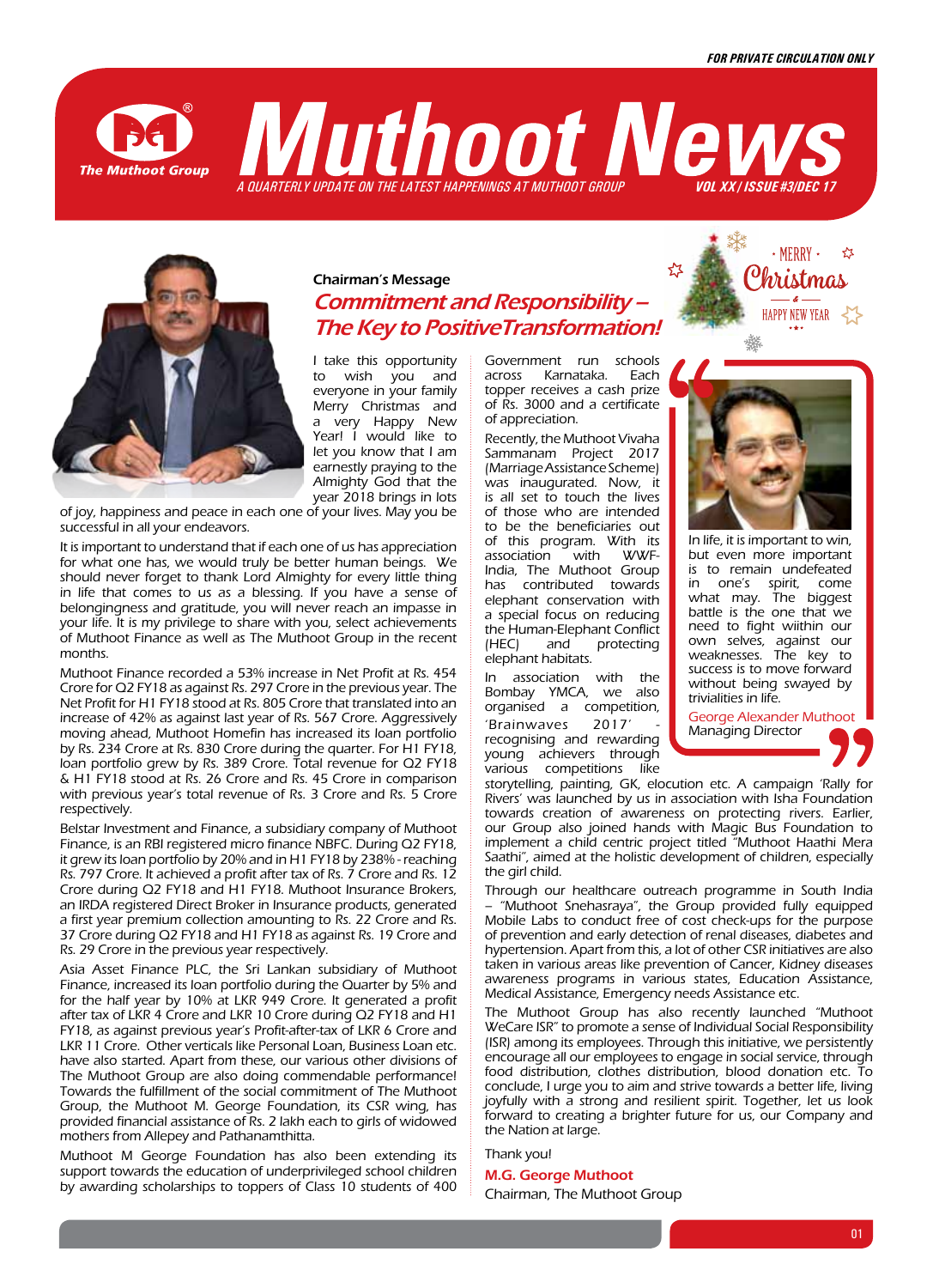



Mr. M. G George Muthoot, Chairman, The Muthoot Group addressing the gathering during HNI Customer Meet held at Radisson Blu Hotel, Paschim Vihar for Delhi East Region.

Investors Meet



Mr. George Jacob Muthoot, Joint Managing Director, The Muthoot Group addressing the Investors meet held in association with ICICI Prudential Mutual Fund at Hotel SP Grand Days, Trivandrum in the presence of Mr. Renjith Sasidharan, (State Head, ICICI Prudential Mutual Fund) Mr. Sibi Paul, (Muthoot Securities Mutual Fund Division Head, Trivandrum) M. Satheesh Kumar, (Regional Manager, Trivandrum South Region) Mr. Vinod Raj, (Regional Manager, Trivandrum North Region). The function was attended by our Customers, prospective Investors and staff members.

#### Diwali celebration



Mr. Alexander M George, Deputy Managing Director during Diwali Celebration at Corporate Office North.

VIP visitors to Xandari



(L to R): Mr. Arvin R. De Leon(Deputy Chief of mission and Consul General, Republic of Philippines), Her Excellency Mariela Cruz ( The Ambassador of the Republic of

Costa Rica), Mr. George M George (MD, Xandari Resorts), His Excellency Stephen Borg (The High Commissioner of Malta).

# Metro Food Awards 2017 Customer Meet



Restaurant 51 of Xandari Harbour won the Metro Food award for the year 2017 for Best Dine Experience.

Mr. Renjith Jacob, Resort Manager, Xandari Harbour

received the award at an extravagant function held at Bolgatty Palace & Island Resort on 30th October 2017. Mr. K J Maxi MLA, Big Chef Noushad, Ms. Soumini Jain, Mayor, Corporation of Kochi were present on this occasion.



Re introduction of marine turtles at mararikulam



5 Out of the 7 species of marine turtles found in the world visit Indian shores to nest. Sexually mature female turtles by instinct return back to the same beach from where they hatched to lay their eggs.

Not long ago almost 75% of the total beach area in Kerala reported sporadic nesting activity. But wide spread poaching of eggs and turtles by humans and other factors like construction of sea walls, hi mast lights, increase in the number of stray dogs all collectively caused significant decline in the nesting activity. Presently turtle nesting is confined to few areas which are relatively undisturbed. Green roots is an NGO based out of Thottappally engaged in the conservation of marine turtles. Started operation in 2007 and was formally registered in the year 2014. Since then they have successfully hatched and released moe than 2000 turtles back to the ocean. Green roots in association with Xandari pearl resort is now engaged in reintroduction of turtles by releasing them from Mararikulam beach.

 As part of the program a batch of 10 turtles which were among the ones hatched in Thottappally was released from Mararikulam on 29th October by Mr. George M George, Managing Director, Muthoot Leisure & Hospitality.

02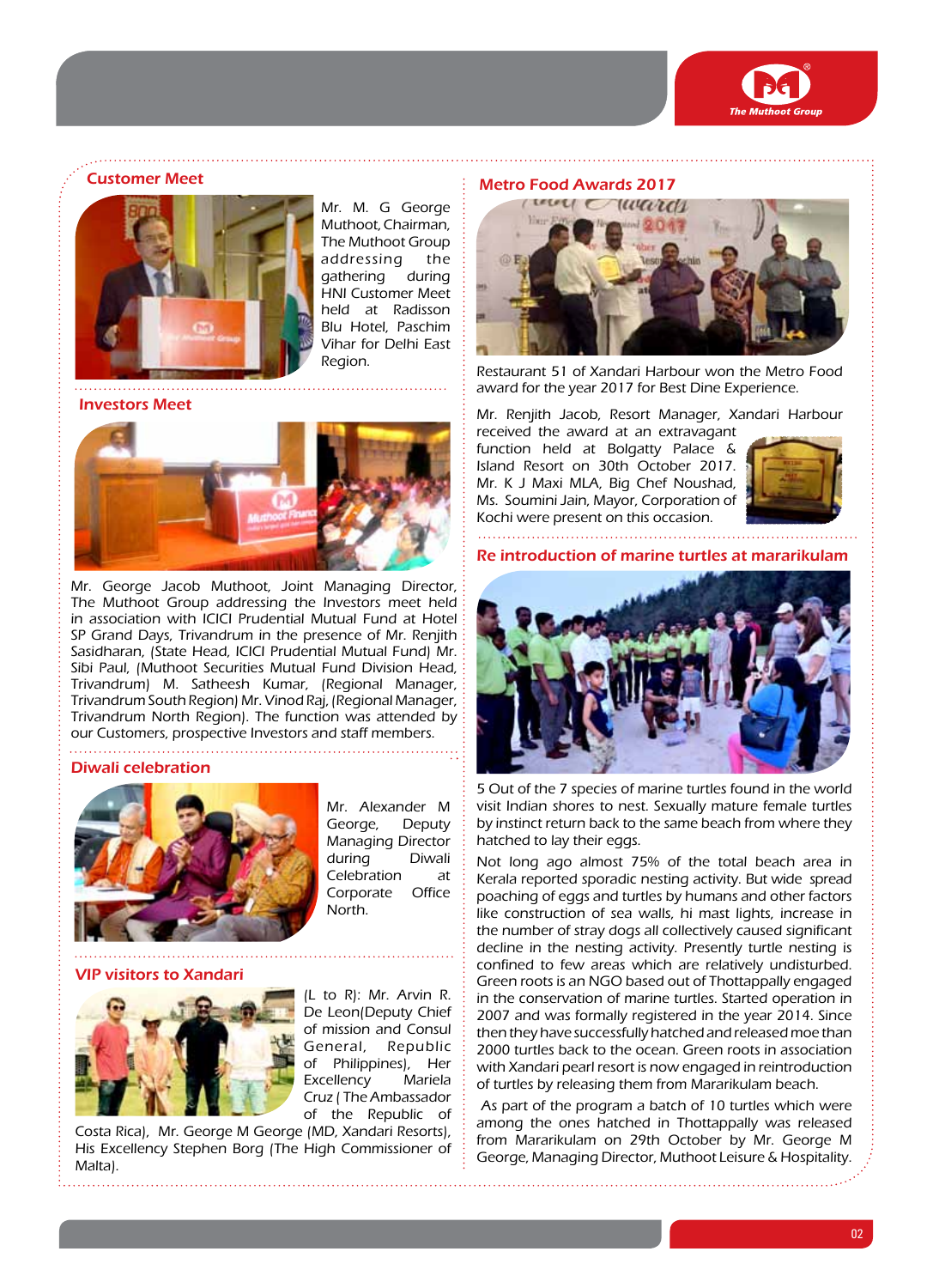

# Muthoot Vivaha Sammanam Project

Muthoot M. George Foundation, the CSR arm of Muthoot Finance has provided financial assistance of Rs. 2 lakhs each to girls of widowed mothers selected from the districts of Alleppey &Pathanamthitta.



Muthoot Vivaha Sammanam project 2017 was inaugurated by Mr. Mathew T Thomas, Water Resources Minister, Kerala in the presence of His Grace Abraham Mar Epiphanios Metropolitan, Mr. George Alexander Muthoot, Managing Director, The Muthoot Group, Mr. George Thomas Muthoot, Jt. Managing Director, The Muthoot Group, Dr. Georgie Kurien, Managing Director, Muthoot Healthcare, Mr. Benyamin, Novelist and Ms. Mini Shyam Mohan, President, Kozhencherry Grama Panchayath.

#### World Blind Walk



Muthoot Finance participated in the World blind walk organized by Project Vision.

Alphons Joseph Kannanthanam, Minister of State for Tourism, Govt.

of India was leading the walk. 

#### Branch Inauguration



Mr. George Jacob Muthoot, Joint Managing Director, The Muthoot Group, inaugurating the newly shifted premises of Muthoot Finance, Chirayinkeezhu Branch, Trivandrum North Region in the presence of Rev.Fr.Shiju Thankachan, St George Orthodox Cathedral, Palayam, Trivandrum, Mr. Vinod Raj, Regional Manager, Trivandrum North Region and Mr. C. Muraidharan, RAM, Trivandrum North Region.

# Muthoot Finance along with The Bombay YMCA organised Brainwaves 2017 competition

Muthoot Finance Ltd, along with The Bombay YMCA organised 'Brainwaves 2017' competition. The exclusive programme was conceived and conceptualized to bring out the best in students and to create a platform to enhance their personalities. 474 students from 16 schools participated in the competition that included Short Story Writing, Poster Painting, General Knowledge Contest, Elocution and Story Telling.

The winners were awarded with Rolling Trophies, cash prizes and a certificate. Maneckji Cooper Education Trust School won the Over All Trophy and Most Participation Trophy.



Brainwaves 2017 prize distribution ceremony took place in Smt. Jyotsna HarshadValia Conference Hall, Valia College in the august presence of Mr. Ameet Bhaskar Satam, MLA of Andheri West, Mumbai, Mr. Eapen Alexander, Executive Director, The Muthoot Group, Mr. B. VenkatRamana, Zonal Manager, Muthoot Finance Ltd., and Ms. Sudha Singh, Municipal Corporation, K-West Ward.

### Rally for Rivers



Muthoot Finance associated with Rally for Rivers,

a campaign launched by Isha Foundation to create awareness on protecting rivers. Sadhguru, the founder of Isha Foundation, plans to create popular support and awareness for this urgent need and the Rally reached Kerala on 5th September, 2017.

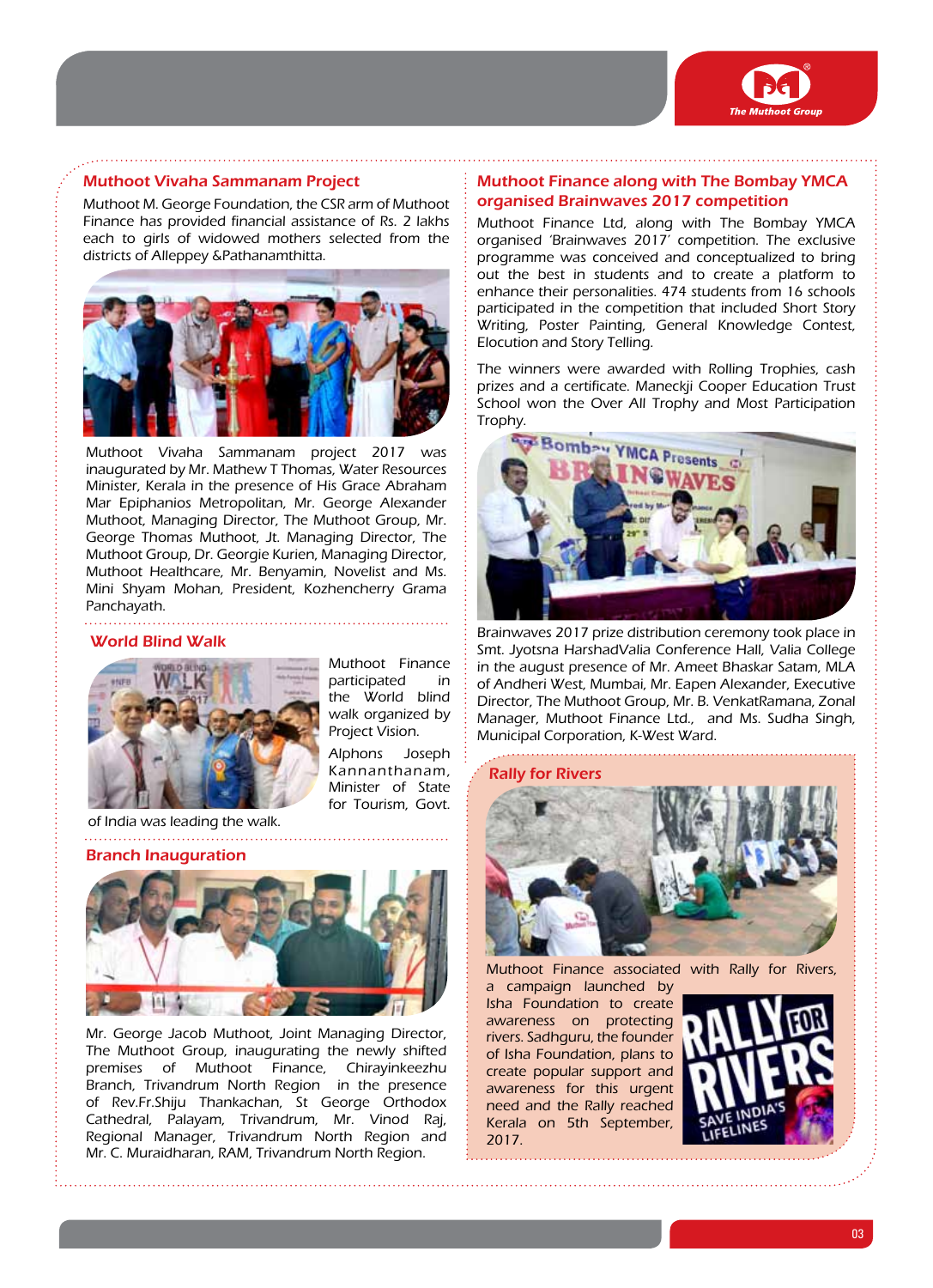

# Muthoot Finance Ltd and Paul Merchants Ltd felicitate winners of Ria Money Transfer contest

Muthoot Finance Limited and Paul Merchants Limited felicitated the winners of Ria Money Transfer gold contest at a grand event held in Kochi. The contest was announced at the launch of the new 'gold standard' cash pay-out service by Ria Money Transfer offering winners the chance to win prizes in the form of 1 kilogram in pure gold. The prizes were divided into 30 gold coins weighing 30 grams each, and one bumper prize of 100 grams.

The winners were felicitated with gold coins by Mr. George Alexander Muthoot, Managing Director, Muthoot Finance Limited; in the presence of Mr. Rajneesh Bansal, Executive Director, Paul Merchants Limited; and Emil Ruban Country Manager India, Ria Money Transfer.



# Muthoot Travel Jango



Muthoot Travel Jango has signed Corporate agreement with OYO rooms for availing corporate discount on hotel bookings. OYO is India's largest branded network of hotels and operated in the budget segment of the hospitality industry.

L-R Mr. Sonet Sebastian, Chief Manager Sales, Mr. Roger Xavier, General Manager, Travel Jango, Mr. .Mathen Thomas, City Head, OYO, Mr. Arun Davis, Corporate sales Manager, OYO.

L-R Mr. K.R.Bijimon, Chief General Manager, Muthoot Finance Ltd, Mr. Rajneesh Banzal, Director, Paul Merchant Ltd, Mr. George Alexander Muthoot, Managing Director, The Muthoot Group, Mr. Emil Ruban, Country Head, Ria Money Transfer and Mrs. ThankamaniAmma, 100 Gram Gold coin winner.

## Muthoot M George Excellence Award 2017

# Mumbai

Muthoot Finance Ltd. felicitated 10th standard toppers of 150 government-run schools in Mumbai.

Each topper received cash prize of Rs. 5,000 along with a certificate duly signed by Education Officer, BMC, along with Mr. George Alexander Muthoot, Chairman of Muthoot M George Foundation.



Muthoot M George Excellence Awards 2017' was inaugurated by Mr. VishwanathMahadeshwar, Mayor of Mumbai. Mr. Ramratanam, CEO, Muthoot Home Finance, Mr Babu John Malayil, DGM, Corporate Communications, Muthoot Finance Ltd, Mr. Jacob Koshy, President Bombay YMCA, Mr. Paul George, Officiating General Secretary, Bombay YMCA, Mr. Bhaskar Kumar, Secretary, ORD Department and Mr. Ashok Joshi, Chairman ORD Department, Mr. Venkatramana, Zonal Manager, Muthoot Finance Ltd, etc were present on this occasion.

#### Karnataka

Muthoot M George Foundation, the CSR wing of Muthoot Finance Ltd, felicitated 10th class topper students of 400 government-run schools in the State of Karnataka.

Each toppers received a cash prize of Rs. 3,000/- along with a certificate duly signed by State Education Officer along with Mr. George Alexander Muthoot, Chairman of Muthoot M George Foundation.



Muthoot M George Excellence Awards 2017' for Karnataka was inaugurated by Mr. George Muthoot Alexander, Executive Director, The Muthoot Group. Mr Babu John Malayil, DGM, Corporate Communications, The Muthoot Group, Mr. SobithBhaskaran, Zonal Manager, Muthoot Finance were also present.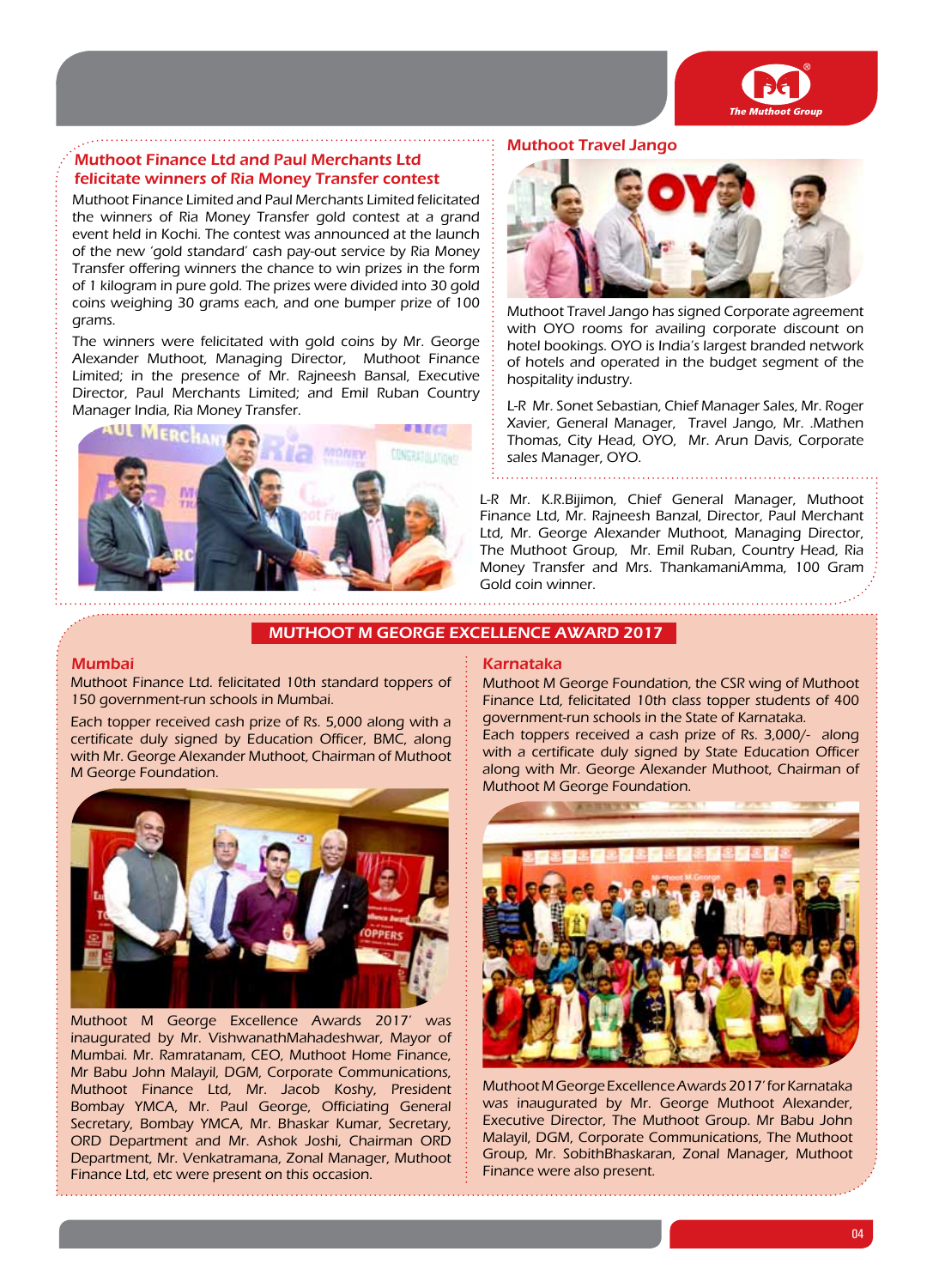

## Muthoot Shop Owners Policy

Muthoot Finance joined hands with Liberty Videocon General Insurance to provide comprehensive shop insurance policy 'Muthoot Shop Owners Policy' for its customers, with premium starting as low as Rs.999/. The 'Muthoot Shop Owners Policy' protects shop building and its contents therein against loss caused by Fire, lightning, terrorism, earthquake, explosion, Money Insurance, Burglary & Housebreaking.



From Left to Right: Mr. Thomas P Rajan (CEO Muthoot Insurance Brokers), Mr. Alexander M George (Deputy Managing Director, Muthoot Finance), Mr. Praveen T S (Liberty Videocon General Insurance Company), Eapen Alexander (Executive Director, The Muthoot Group), Mr. Manish Kotian (Liberty Videocon General Insurance Company), Mr. M G George Muthoot (Chairman, The Muthoot Group), Mr. Pankaj Arora (Liberty Videocon General Insurance Company), Mr. Roopam Asthana (CEO, Liberty Videocon General Insurance Company), Mr. George Alexander Muthoot (Managing Director, The Muthoot Group), Mr. George M Alexander (Executive Director, Muthoot Finance), Mr. George M Jacob (Executive Director, Muthoot Finance).

# Electrothon'17



EEE department of MITS in association with TRITECH Design Academy and EARC (Electrical Association for Revolutionizing Creations) organized a two-day technical symposium "Electrothon-17". The symposium provided a great opportunity for students to interact with some of the most influential names in the power industry like Siemens, Honeywell, Philips, L&T, Rittal, Cape, Bender and Ravin.

#### Inauguration of 1 % Gold loan scheme



Mr. M. G George Muthoot, Chairman, Mr. Alexander M George, Deputy Managing Director and Mr. Partip Chaudhari, Former Chairman, State Bank of India inaugurated1% Gold Loan scheme during HNI Customer Meet held at Paul George Global School, Alaknanda, New Delhi.

#### Celebration of Constitution day of Nepal



L-R Mr. M G George Muthoot, Chairman, The Muthoot Group, Mr. R M Diwan -General Manager - OFP, Mr. Karan Singh, Senior Member of the Indian National Congress & Member of Parliament - Rajya Sabha for NCT Delhi and Mr. Anil Karki - Business Head, Indo Nepal Money Transfer

### Yuva Mastermind

. . . . . . . . . . . . . .

Project on "AUTONOMOUS BABY WALKER" by Jishnu P Saju, V S Arjun, Dhanya Mohandas and Kavya Lawrence of S3 EEE guided by Mr.Jim George (Assistant Professor, EEE) and Mr. Tony Mathew (Assistant Professor, EEE) was selected for Manorama Yuva Mastermind Season 8 with a funding of Rs.10000.Idea was taken for initial presentation in front of jury members- Dr. Achyuthshankar S. Nair (Head of Bioinformatics Department, Kerala University), Dr. Jippu Jacob ( Senior Professor , Amal Jyothi College of Engineering, Kanjirappally) and Dr. Jacob Philip ( Professor, Amal Jyothi College of Engineering, Kanjirappally .

05